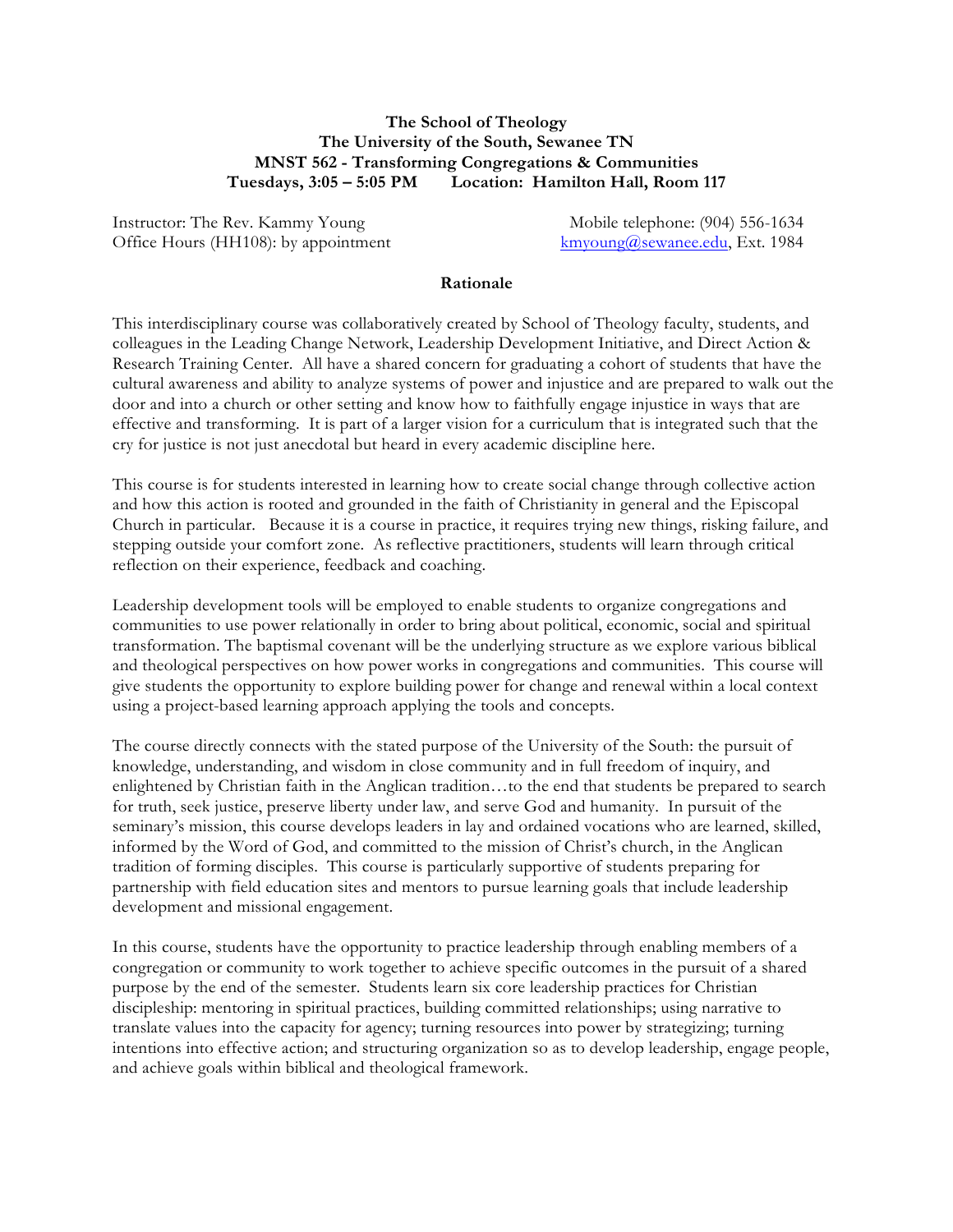### **Objectives**

Upon completion of this course, the student will be:

- 1. Alert to injustice and the economic, religious and political systems of society that perpetuate it, critiquing them from a faith perspective;
- 2. Able to lead transformational change through collective action grounded in the baptismal covenant of the Episcopal Church;
- 3. Equipped with theological and leadership skills to build the capacity of one's self and others to achieve shared purpose in the face of uncertainty and injustice; and
- 4. Proficient in teaching aspects of the transformational ministry tools learned and their theological foundations.

### **Strategies**

The educational approach in this course creates opportunities for students to organize others to work together to achieve shared purpose rooted in five specific practices: relationship building, story telling, strategizing, acting, and structuring leadership. Students commit to values-based organizing projects that require mobilizing others to determine, strategize, and achieve an outcome by the end of the semester. Each class session includes discussion of foundational theological perspectives and narratives in order to facilitate the integration of faith and action. Students' learning is supported with discussion, readings, reflection papers, and skill building workshops.

- 1. Attending and participating fully in each class session.
- 2. Written reflections on learning growth, challenges and insights
- 3. Completing all reading assignments and participate in class and Blackboard discussion about those readings.
- 4. Students base class work on their experience working with a team in organizing a "missional engagement campaign" of their choosing, designed on theological foundations and engaging spiritual practices. This project will require collaborating with members of congregations and communities to achieve a clear outcome that advances your shared purpose by the end of the semester. Engaging in this practical application of the course content should average some 6 hours/week.
- 5. Students taking this course for academic credit toward an S.T.M. degree will additionally develop a paper of no more than 3,000 words due December 16, 2015 on one of the following topics:
	- Formulate and defend your own theology of power and describe how power principles learned in this course would affect the way you would go about providing leadership to a church or Christian community; include exploring a person of the Bible not examined in this course to trace how he or she used relational power to further the coming of the shalom community or kingdom of God in his community, city or nation;
	- Use the biblical social analysis described by Linthicum and used in this course to analyze a formal organization of your choice (for example, a church, community group, mission agency, regional judicatory or denomination, city government agency, state or federal agency, academic institution, etc.) and also consider 2-3 people who wield influence in the organization in light of the five bases of power identified by social psychologists John French and Bertram: legitimate, reward, expert, referent, and coercive (*see 2015 Contextual Education Manual Resource 6. Power Analysis of a Congregation*)

## **Evaluation**

The final grades for this integrated theory and practice of ministry course are either P (pass) or F (fail). An exception to this evaluation process may be requested through the registrar and instructor in order to receive a letter grade. To receive the grade of P, you must be doing work comparable to a D or better (66% or more). Pass/fail grades are not included in your grade point average. Selfreflection, initiative and taking risks to expand your learning and skills for ordained ministry is encouraged, and mistakes and failures are expected; in addition striving for excellence as a manner of life worthy of the gospel is also encouraged.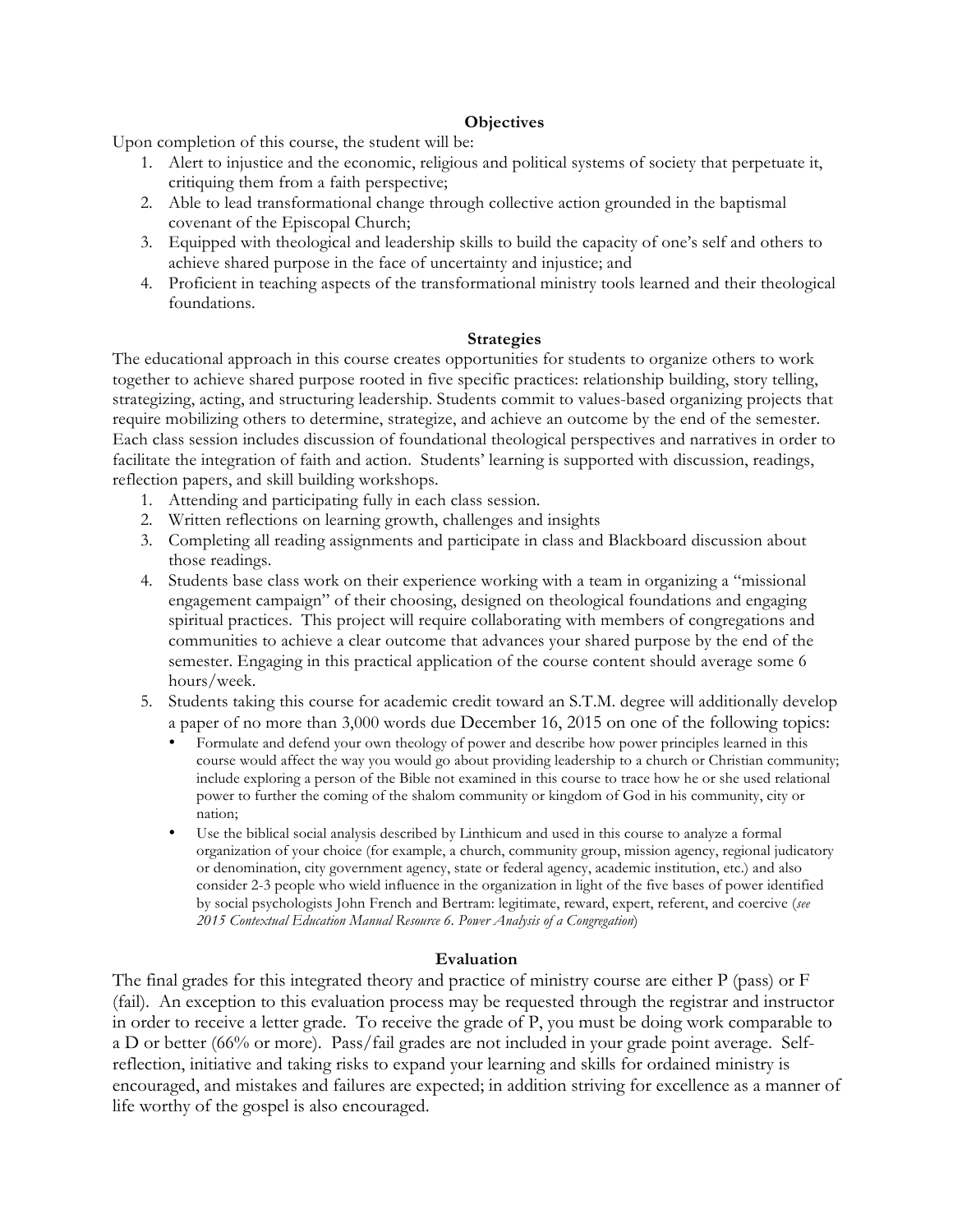## **Relational (One-to-One) & Coaching Meetings (30%)**

This course maintains that relational power's most radical act is intentionally building relationships that engage people in public life. During the first three weeks of class each student will schedule and meet with the instructor for a meeting and then will conduct at least two relational meetings with other people in the community, with coaching. A written record and evaluation of each meeting of these relational meetings plus three others during the course will be submitted to Blackboard and discussed in class. Students will also have three coaching meetings with the instructor or peer coaches during the course to assist them with their project learning.

### **Justice Ministry Project (30%)**

Develop a project addressing a shared need, concern, issue, or injustice in a church, community group, mission agency, regional judicatory or denomination, city government agency, state or federal agency, academic institution, etc. At the end of the term, students make a team presentation analyzing their mission project. Students are evaluated not on whether their project is a "success," but on a demonstrated ability to analyze what happened, how and why. How did your team use the discussion, reading, tools, models, and ideas in this course to further the coming of the shalom community in this place? What would you change to address an issue or concern in the future?

### **Reflection Papers (40%)**

Beginning in the third week of class, students submit reflection papers of no more than 1,000 words in which they analyze their experience of their organizing project. Each week we pose questions to stimulate reflection. Reflection papers are due before Monday's at 8:00 a.m. prior to the next class session (except for the final one). Of eight total reflection papers, you may skip two. Two of the remaining six are required, one of which is a midterm analysis of their project: why it is or is not working; the other at the end of the term is a final reflection paper analyzing the missional project from your personal experience and perspective on how would you describe your understanding of power and how that affected the way you went about practicing prayerful and prophetic leadership in the congregation or community. Students in the S.T.M. degree program will submit their additional paper along with the final reflection paper, which is due by Friday of the last day of finals week, December 11, 2015 before midnight.

#### **Course Bibliography**

## **Required Texts**

- 1. Chambers, Edward T. *The Power of Relational Action.* Skokie, IL: ACTA Publications, 2009.
- 2. Gecan, Michael. *Effective Organizing for Congregational Renewal.* Skokie, IL: ACTA Publications, 2008.
- **3.** Jacobsen, Dennis A. *Doing Justice: Congregations and Community Organizing*. Minneapolis: Fortress Press, 2001.
- **4.** Krehbiel, Jefferey K. *Reflecting with Scripture on Community Organizing*. Chicago: ACTA Publications, 2010.
- **5.** Salvatierra, Alexia and Peter Heitzel. *Faith-Rooted Organizing: Mobilizing the Church in Service to the World*. Downers Grove, Illinois: InterVarsity Press, 2013.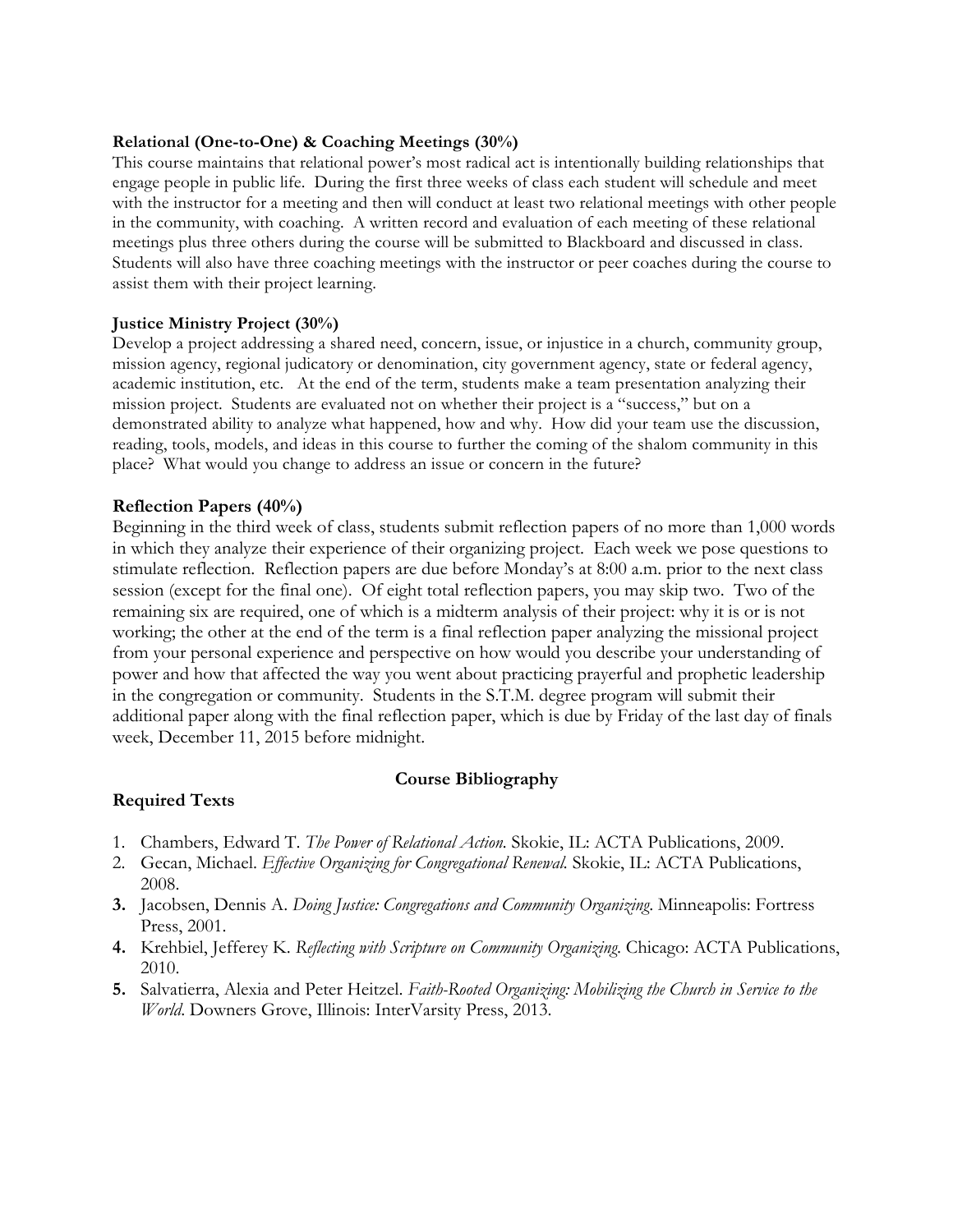# **Course Work Schedule**

| Class<br>session | Date           | Worship, Discussion &<br>Narrative                                                                                                                                                                                                                                                                                                                              | Reading, Reflection & Responsibility to Prepare                                                                                                                                                                                                                                                                                                                                                                                                                                                                                                                                                                                              | Practical Application & Peer coaching                                                                                                                                                       |
|------------------|----------------|-----------------------------------------------------------------------------------------------------------------------------------------------------------------------------------------------------------------------------------------------------------------------------------------------------------------------------------------------------------------|----------------------------------------------------------------------------------------------------------------------------------------------------------------------------------------------------------------------------------------------------------------------------------------------------------------------------------------------------------------------------------------------------------------------------------------------------------------------------------------------------------------------------------------------------------------------------------------------------------------------------------------------|---------------------------------------------------------------------------------------------------------------------------------------------------------------------------------------------|
|                  | Tues.          |                                                                                                                                                                                                                                                                                                                                                                 |                                                                                                                                                                                                                                                                                                                                                                                                                                                                                                                                                                                                                                              |                                                                                                                                                                                             |
| 1.               | 2015<br>8/25   | <b>FAITH</b><br>The Baptismal Covenant: Love<br>& Power<br>Syllabus Review                                                                                                                                                                                                                                                                                      | &                                                                                                                                                                                                                                                                                                                                                                                                                                                                                                                                                                                                                                            | <b>ACTION</b><br>House Meeting                                                                                                                                                              |
|                  | Friday<br>8/28 | Workshop / Retreat:<br>In lieu of class sessions $# 12 \&$<br>#13<br>"Do you believe God, the<br>Father Almighty, creator of<br>heaven and earth, and in Jesus<br>Christ, the Son of God?"<br>The Prophetic Call,<br>Values, Justice & Power<br>Overview of 6 Essential<br>Practices<br>"Will you proclaim by word<br>and example"<br>"Will you seek and serve" | Review Blackboard (Bb)<br>$\bullet$<br>$\bullet$<br>Complete Reading & Viewing assigned on Bb prior to<br>workshop retreat<br>Linthicum, Building a People of Power (Introduction,<br>⋗<br>Where to Begin)<br>Chambers, The Power of Relational Action<br>⋗<br>Jacobsen, Doing Justice, (Preface, The World as It Is,<br>The World as It Should Be, Self-Interest, One-on-<br>Ones)<br>Meeting with instructor prior to Workshop/Retreat<br>$\bullet$<br>Preparation for Workshop/Retreat according to your role<br>Prepare list of potential meetings with congregational and<br>٠<br>community leaders; Participant Guide will be provided | Workshop / Retreat:<br>In lieu of class sessions $# 12 \& #13$<br>Public Narrative & Relational Meetings                                                                                    |
| 2.               | 9/01           | "Will you proclaim by word<br>and example"<br>"Will you seek and serve"<br>"Will you persevere in<br>resisting evil"                                                                                                                                                                                                                                            | $\bullet$<br>Complete Reading & Viewing assigned on Bb prior to<br>class<br>Brueggemann, Walter. "Disrupting Pharaoh's<br>⋗<br>Narrative" DART video<br>Jacobsen, Doing Justice (Engaging the Public Arena,<br>⋗<br>Congregation-Based Community Organizing)<br>⋗<br>Salvatierra, Faith-Rooted Organizing, (Introduction,<br>The Roots of Faith-Rooted Organizing, Dreaming<br>God's Dream Together The Goals of Faith-Rooted<br>Organizing, Prophetic Advocacy & Public Witness,<br>Recruitment God's Pitchfork)<br>Presiding Bishop Elect Curry's "Biblical<br>➤<br>Foundation" from Reimaging the Episcopal Church<br>video               | Shared Story (Public Narrative) coaching in class<br>Shared Commitment (1:1) coaching in progress with<br>meetings<br>Shared Guidance (Coaching skills) discussed and<br>practiced in class |
| 3.               | 9/08           | "Will you proclaim by word<br>and example"<br>"Will you seek and serve"                                                                                                                                                                                                                                                                                         | Reflection paper #1 due<br>$\bullet$<br>Complete Reading & Viewing assigned on Bb prior to<br>$\bullet$<br>class<br>⋗<br>Jacobsen, Doing Justice (Power)                                                                                                                                                                                                                                                                                                                                                                                                                                                                                     | Shared Story & Shared Commitment coaching in<br>class                                                                                                                                       |
| 4.               | 9/15           | "Will you continue in the<br>apostles teaching"                                                                                                                                                                                                                                                                                                                 | $\bullet$<br>Reflection paper #2 due<br>Project worksheet due (beginning discernment about<br>$\bullet$<br>purpose of & people for your project)<br>Complete Reading & Viewing assigned on Bb prior to<br>$\bullet$<br>class<br>Gecan, Effective Organizing for Congregational<br>⋗<br>Renewal<br>Reflection paper $\#3$ due $9/21/15$                                                                                                                                                                                                                                                                                                       | Shared Structure:<br>Building effective, strong, diverse teams<br>Creating shared purpose and roles and<br>norms                                                                            |
| 5.               | 9/29           | "Will you persevere in<br>resisting evil"                                                                                                                                                                                                                                                                                                                       | Reflection paper #3 due<br>$\bullet$<br>$\bullet$<br>Complete Reading & Viewing assigned on Bb prior to<br>class<br>⋗<br>Gecan, Effective Organizing for Congregational Renewal                                                                                                                                                                                                                                                                                                                                                                                                                                                              | Shared Strategy<br>Coaching project development                                                                                                                                             |
| 6.               | 10/6           | "Will you continue in the<br>apostles teaching"                                                                                                                                                                                                                                                                                                                 | Midterm Strategizing exercise due (in lieu of Reflection #4)<br>Complete Reading & Viewing assigned on Bb prior to<br>$\bullet$<br>class<br>Jacobsen, Doing Justice (Agitation)<br>➤<br>Krehbiel, Reflecting with Scripture on Community<br>⋗<br>Organizing (Introduction and 1st bible study on<br>Crowd to Community)                                                                                                                                                                                                                                                                                                                      | Shared Action<br>Motivation Task Design                                                                                                                                                     |
| 7.               | 10/13          | "Do you believe in the God<br>the Holy Spirit?"<br>Theological Reflection on Case<br>Studies                                                                                                                                                                                                                                                                    | $\bullet$<br>Complete Reading & Viewing assigned on Bb prior to<br>class<br>⋗<br>Jacobsen, Doing Justice (Community)<br>Krehbiel, Reflecting with Scripture on Community<br>⋗<br>Organizing (2 <sup>nd</sup> bible study on Anger to Action)                                                                                                                                                                                                                                                                                                                                                                                                 | Peer Coaching<br>Lisa leading<br>Kammy debrief                                                                                                                                              |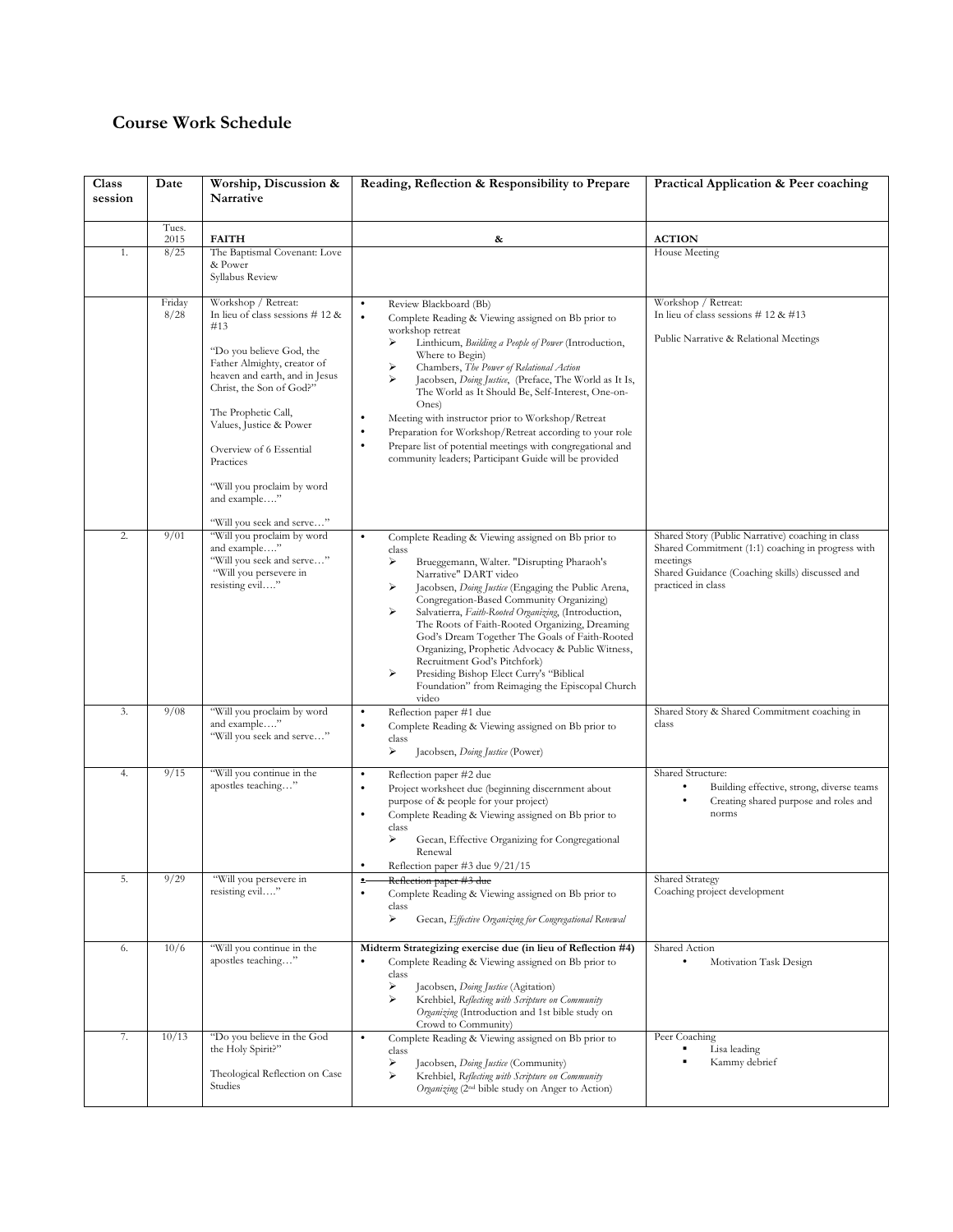| 8.  | 10/20 | "Will you strive for justice"                          | Reflection paper #5 due<br>$\bullet$                                      | Peer Coaching                                           |
|-----|-------|--------------------------------------------------------|---------------------------------------------------------------------------|---------------------------------------------------------|
|     |       | Theological Reflection on Case                         | Continue Reading & Viewing assigned on Bb for 10/13<br>٠                  |                                                         |
|     |       | Studies                                                |                                                                           |                                                         |
| 9.  | 10/27 | Baptismal Renunciations &                              | Reflection paper #6 due<br>$\bullet$                                      |                                                         |
|     |       | <b>Affirmations</b>                                    | Complete Reading & Viewing assigned on Bb prior to<br>$\bullet$           | Peer Coaching                                           |
|     |       | Guest: Becky Wright                                    | class                                                                     | Theological Reflection on Case Studies                  |
|     |       |                                                        | ⋗<br>Jacobsen, <i>Doing Justice</i> (A Spirituality for the Long<br>Haul) |                                                         |
|     |       |                                                        | ⋗<br>Krehbiel, Reflecting with Scripture on Community                     |                                                         |
|     |       |                                                        | Organizing (3rd bible study on Pride to Perseverance)                     |                                                         |
| 10. | 11/3  | Baptismal Prayers for the                              | Complete Reading & Viewing assigned on Bb prior to<br>$\bullet$           |                                                         |
|     |       | Candidates                                             | class                                                                     | Peer Coaching<br>Theological Reflection on Case Studies |
|     |       | Guest: Andy Thompson                                   | Jacobsen, Doing Justice (A Spirituality for the Long<br>Haul)             |                                                         |
|     |       |                                                        | ⋗<br>Krehbiel, Reflecting with Scripture on Community                     |                                                         |
|     |       |                                                        | Organizing (3rd bible study on Pride to Perseverance)                     |                                                         |
|     |       |                                                        | Planning for Celebration<br>٠                                             |                                                         |
| 11. | 11/10 | Celebration of Disciplines &<br>The Baptismal Covenant | Complete Reading & Viewing assigned on Bb prior to<br>$\bullet$           | Peer Coaching                                           |
|     |       | revisited                                              | class<br>Krehbiel, Reflecting with Scripture on Community                 | Theological Reflection on Case Studies                  |
|     |       |                                                        | Organizing (4th bible study) Reflection paper #7 due                      |                                                         |
|     |       |                                                        |                                                                           |                                                         |
| 12. | 11/17 | N/A                                                    | No class meeting                                                          |                                                         |
| 13. | 11/24 | N/A                                                    | No class meeting                                                          |                                                         |
| 14. | 12/08 | <b>Team Project Presentation</b>                       | Final Reflection paper #8 due on Friday, Dec. 11, 2015                    |                                                         |
|     |       | & Celebration                                          |                                                                           | Team Project Presentation & Celebration                 |
|     |       |                                                        |                                                                           | scheduled in collaboration on 9/1/2015                  |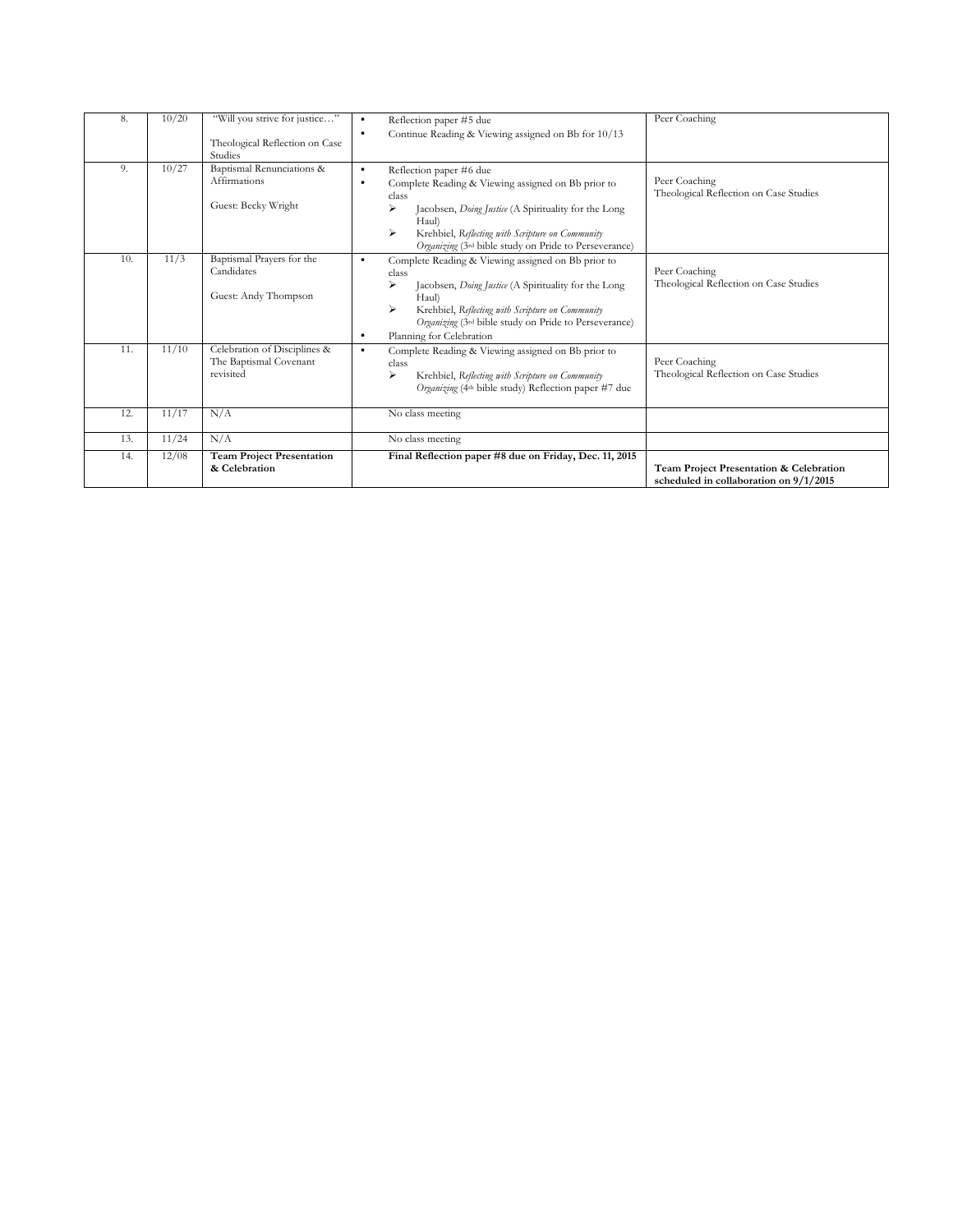#### **The School of Theology Transforming Congregations & Communities Opening Workshop/Retreat**

Friday, August 28, 2015 from 8:10-5:15 p.m.

St. Mary's Sewanee

*The follow learning time is in lieu of Class Sessions #12 & #13*

#### **Goals**

- Give students in the MNST 562 *Transforming Congregations & Communities* course a broad orientation and overview of:
	- o Biblical foundations and theological understandings of organizing as an essential Christian discipline: Rethinking justice ministry, love and power from an Episcopal perspective.
	- o An introduction to the ministry of the Leadership Development Initiative and the 6 key leadership practices
	- o Practice three of the leadership practices, Coaching, Public Narrative & Relationship Building 1:1s
- Plan next steps for developing a project-based learning experience for the semester to practice skills of missional engagement and leadership development

#### **Agenda**

| 8:00 AM  | Welcome, Coffee and snacks, name tags                                                                             |  |  |
|----------|-------------------------------------------------------------------------------------------------------------------|--|--|
| 8:10 AM  | Opening Worship (20)                                                                                              |  |  |
| 8:50 AM  | Covenant of Presence and Developing Norms (20)<br>Check-in conversation on project possibilities                  |  |  |
| 9:10 AM  | Presentations: The Prophetic Call & Values, Justice & Power (45)<br>Theological Reflection on a Case Study (15)   |  |  |
| 10:10 AM | <b>Break</b>                                                                                                      |  |  |
| 11:00 AM | Presentation: Overview of Leadership Practices and Organizing (45)<br>Theological Reflection on a Case Study (15) |  |  |
| Noon     | Eucharist (30 minutes)                                                                                            |  |  |
| 12:30 PM | Potluck Lunch (45 minutes)                                                                                        |  |  |
| 1:15 PM  | Interlude: Humor as a spiritual discipline in organizing;<br>Excerpt from "You Got to Move"                       |  |  |
| 1:30 PM  | Presentation: Shared Story: Introduction to Public Narrative                                                      |  |  |
| 1:50 PM  | Breakout: Practicing Public Narrative - two rounds (50)                                                           |  |  |
| 2:40 PM  | Debrief with whole group (5)                                                                                      |  |  |
| 2:45 PM  | Break (15)                                                                                                        |  |  |
| 3:00 PM  | Presentation: Shared Commitment / Building Pubic Relationships                                                    |  |  |
| 3:20 PM  | Breakout: Practicing 1:1s - two rounds (30)                                                                       |  |  |
| 3:50 PM  | Debrief with whole group & Schedule next steps (10)                                                               |  |  |
| 4:00 PM  | Break (10)                                                                                                        |  |  |
| 4:10 PM  | Commitment to Next Steps (25)                                                                                     |  |  |
| 4:35 PM  | Evaluation (10)                                                                                                   |  |  |
| 4:45 PM  | Closing Worship                                                                                                   |  |  |
| 5:05 PM  | Celebration and End of Workshop/Retreat at 5:10 p.m.                                                              |  |  |